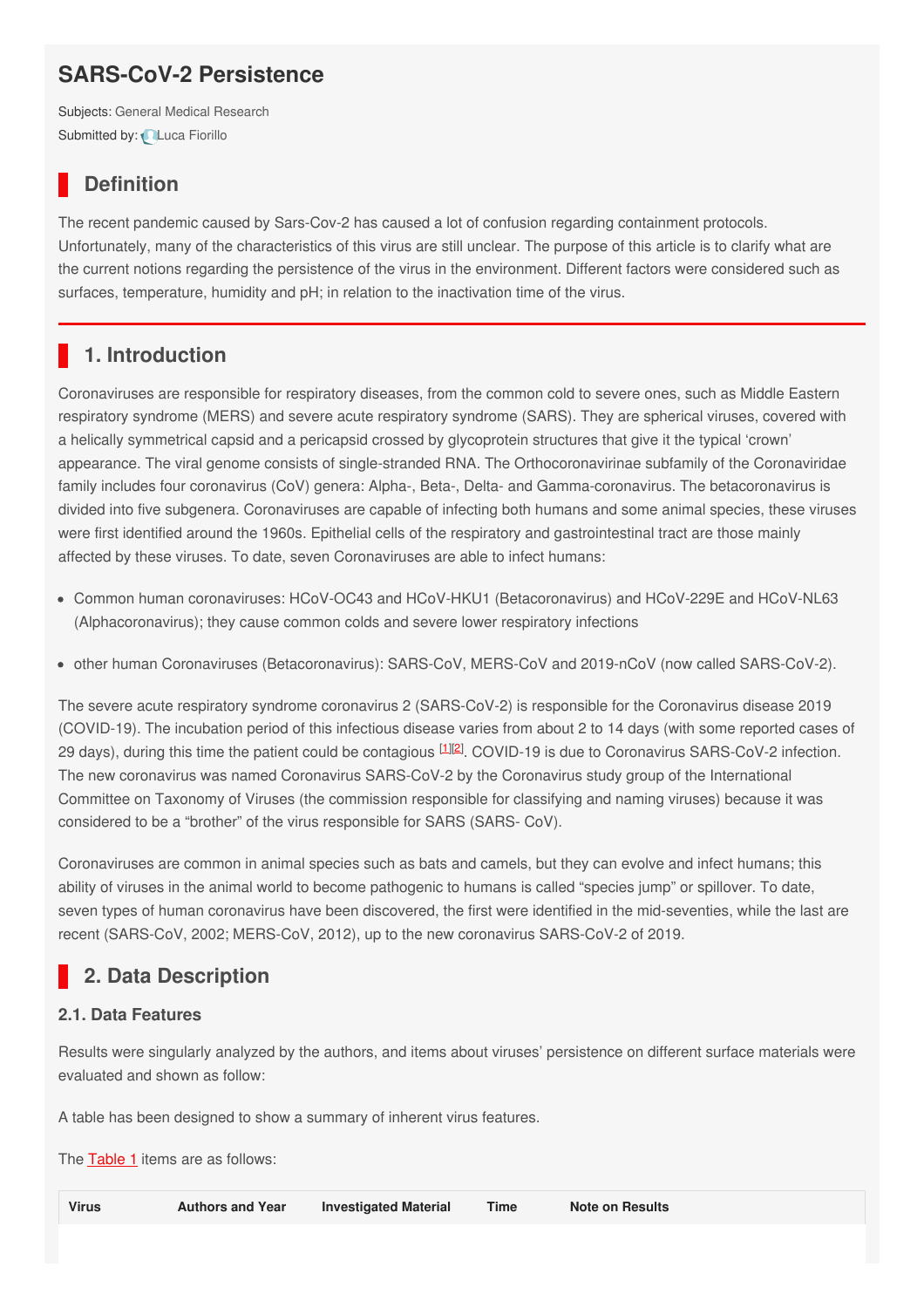| <b>Virus</b>           | <b>Authors and Year</b>          | <b>Investigated Material</b>      | <b>Time</b>           | <b>Note on Results</b>                                                                       |
|------------------------|----------------------------------|-----------------------------------|-----------------------|----------------------------------------------------------------------------------------------|
| 2019-nCoV              | Van Doremalen et al.<br>2020 [3] | aerosols                          | 3 <sub>h</sub>        | Reduction from 103.5 to 102.7 TCID <sub>50</sub> per liter of<br>air                         |
|                        |                                  | plastic                           | 72 h                  | Reduction from 103.7 to 100.6 TCID <sub>50</sub> per<br>millimeter                           |
|                        |                                  | stainless steel                   | 48 h                  | from 103.7 to 100.6 TCID <sub>50</sub> per millimeter                                        |
|                        |                                  | copper                            | 4 h                   | No viable SARS-CoV-2                                                                         |
|                        |                                  | cardboard                         | 24 h                  | No viable SARS-CoV-2                                                                         |
|                        | Chin et al. [4]                  | Paper                             | 3 <sub>h</sub>        | From 4.76 TCID <sub>50</sub> at 0 min to 2.18 TCID <sub>50</sub> at 30<br>min                |
|                        |                                  | Wood                              | 48 h                  | From 5.66 TCID <sub>50</sub> at 0 min to 2.47 TCID <sub>50</sub> at 6 h                      |
|                        |                                  | Cloth                             | 48 h                  | From 4.84 TCID <sub>50</sub> at 0 min to 2.25 TCID <sub>50</sub> at 6 h                      |
| 2019-nCoV              |                                  | Glass                             | 96 h                  | From 5.83 TCID <sub>50</sub> at 0 min to 5.06 TCID <sub>50</sub> at 6 h                      |
|                        |                                  | <b>Stainless Steel</b>            | 7 days                | From 5.80 TCID <sub>50</sub> at 0 min to 5.24 TCID <sub>50</sub> at 6 h                      |
|                        |                                  | Plastic                           | 7 days                | From 5.81 TCID <sub>50</sub> at 0 min to 4.68 TCID <sub>50</sub> at 6 h                      |
|                        |                                  | Mask (inner layer)                | 7 days                | From 5.88 TCID <sub>50</sub> at 0 min to 5.01 TCID <sub>50</sub> at 6 h                      |
|                        |                                  | Mask (outer layer)                |                       | From 5.78 TCID <sub>50</sub> at 0 min to 4.97 TCID <sub>50</sub> at 6 h<br>to 2.79 at 7 days |
|                        |                                  | aerosols                          | 3 <sub>h</sub>        | reduction from 104.3 to 103.5 TCID <sub>50</sub> per liter of<br>air                         |
|                        | Van Doremalen et al.             | plastic                           | 72 h                  | from 103.4 to 100.7 TCID $_{50}$ per millimeter                                              |
|                        | 2020 <sup>[3]</sup>              | stainless steel                   | 48 h                  | from 103.6 to 100.6 $TCID_{50}$ per millimeter                                               |
|                        |                                  | copper                            | 8h                    | No viable SARS-CoV-1                                                                         |
|                        |                                  | cardboard                         | 8 h                   | No viable SARS-CoV-1                                                                         |
|                        | Kampf et al. 2020 [5]            | paper                             | 5 min up to<br>5 days | 10 <sup>5</sup> TCID <sub>50</sub> per millimeter                                            |
|                        |                                  | glass                             | 4-5 days              | $104$ TCID <sub>50</sub> per millimeter                                                      |
|                        |                                  | plastic                           | 2-9 days              | 10 <sup>6</sup> TCID <sub>50</sub> per millimeter                                            |
|                        |                                  | <b>PVC</b>                        | 5 days                | $103$ TCID <sub>50</sub> per millimeter                                                      |
|                        |                                  | silicon rubber                    | 5 days                | 10 <sup>3</sup> TCID <sub>50</sub> per millimeter                                            |
|                        |                                  | surgical gloves (latex)           | 5 days                | $103$ TCID <sub>50</sub> per millimeter                                                      |
| Other<br>coronaviruses |                                  | disposable gowns                  | $1-2$ days            | $105$ TCID <sub>50</sub> per millimeter                                                      |
|                        |                                  | polyfluorotetraethylene<br>(PTFE) | 5 days                | $103$ TCID <sub>50</sub> per millimeter                                                      |
|                        |                                  | ceramic                           | 5 days                | $103$ TCID <sub>50</sub> per millimeter                                                      |
|                        |                                  | glass                             | 5 days                | $103$ TCID <sub>50</sub> per millimeter                                                      |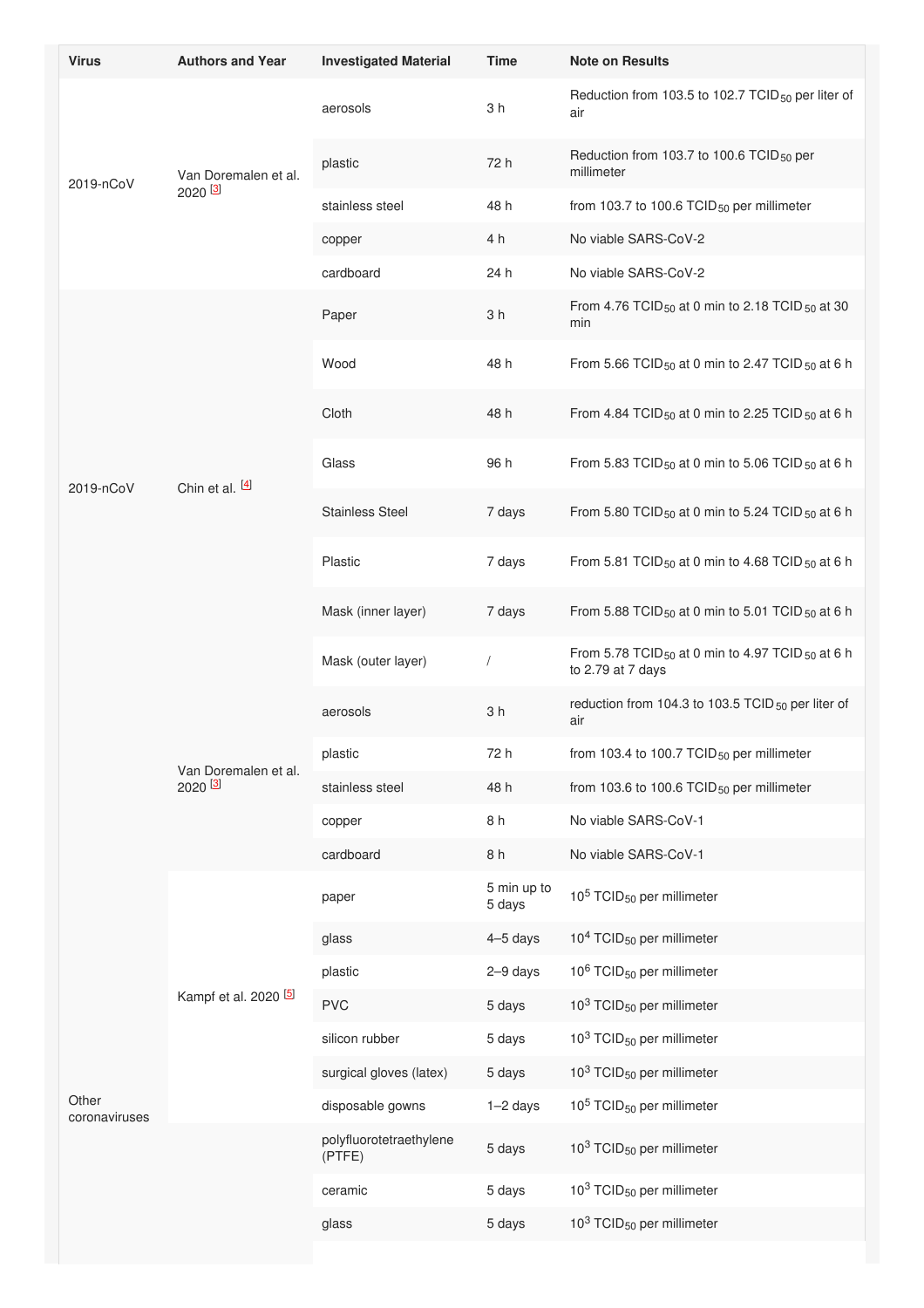| <b>Virus</b>           | <b>Authors and Year</b> | <b>Investigated Material</b> | <b>Time</b>                             | <b>Note on Results</b>                  |
|------------------------|-------------------------|------------------------------|-----------------------------------------|-----------------------------------------|
| Warnes et al. 2015 $6$ |                         | stainless steel              | 5 days                                  | $103$ TCID <sub>50</sub> per millimeter |
|                        |                         | polyvinyl chloride (PVC)     | 5 days                                  | $103$ TCID <sub>50</sub> per millimeter |
|                        | silicon rubber          | 3 days                       | $103$ TCID <sub>50</sub> per millimeter |                                         |
|                        |                         | brasses containing<br>copper | $<$ 40 min                              | $103$ TCID <sub>50</sub> per millimeter |
|                        |                         | copper nickels               | $120$ min                               | $103$ TCID <sub>50</sub> per millimeter |
|                        |                         | zinc                         | 60 min                                  |                                         |

### **2.2. Data Synthesis**

According to the World Health Organization (WHO), the transmission of coronavirus infections, including SARS-CoV-2, occurs through droplets, droplets of diameter ≥ 5 μm that originate from the acts of breathing, speaking, coughing and sneezing. Due to their size, the droplets travel in the air for short distances, generally less than one meter, and can directly reach susceptible subjects in the immediate vicinity, as well as settling on objects or surfaces that therefore become a source of spread of the virus. In fact, in this case, hands that have come into contact with the so contaminated objects can constitute a vehicle of transmission by indirect contact when they touch the mouth, nose and eyes. Given that hand washing is always the cornerstone of correct prevention, regular cleaning followed by disinfection of surfaces and internal environments play a crucial role in preventing and containing the spread of the virus. Studies on coronaviruses, not SARS-CoV-2, such as the SARS and MERS virus, suggest that the survival time of these pathogens on surfaces, in experimental conditions, varies from a few hours to a few days depending on the material involved, concentration, temperature and humidity. It should be emphasized that this data refers to the finding of the virus RNA and not to its isolation in vital form, and therefore not related to its real infectivity [\[7](#page-4-6)][\[8](#page-4-7)][\[9](#page-4-8)][[10](#page-4-9)][\[11](#page-4-10)][\[12](#page-4-11)][\[13](#page-4-12)]

#### **2.2.1. Coronaviruses in Different Temperatures and Humidity**

A recent study of Chin et al.<sup>[[4](#page-4-3)]</sup> assessed the stability of the SARS-CoV-2 virus at different temperatures, showing that the virus is highly stable at 4 °C, but sensitive to heat. In fact, at 4 °C there was a reduction of about 0.7 logarithmic units of the viral titre on the 14th day. By increasing the incubation temperature to 56 °C, a significant decrease in viral infectivity was observed within 10 min and, after 30 min, the virus was no longer detectable. Raising the temperature to 70 °C, the virus was no longer detectable after 5 min. The stability of the SARS-CoV-2 virus on different surfaces was also assessed in the same study. The viral titer on each surface was determined after 30 min, 3 h, 6 h, 1 day, 2 days, 4 days and 7 days of incubation, as illustrated in **[Table](https://www.mdpi.com/2306-5729/5/3/81/htm#table_body_display_data-05-00081-t004) 1**, Table 2 and Table 3 [\(Figure](https://www.mdpi.com/2306-5729/5/3/81/htm#fig_body_display_data-05-00081-f001) 1). The real novelty of this study is that persistence on some surfaces, such as the external surface of the masks, can last up to seven days <sup>[\[14](#page-4-13)]</sup>. Different pH seems to not statistically influence the virus persistence [\(Table](https://www.mdpi.com/2306-5729/5/3/81/htm#table_body_display_data-05-00081-t004) 3). The factors influencing the persistence of microorganisms in the air/aerosol can be defined as: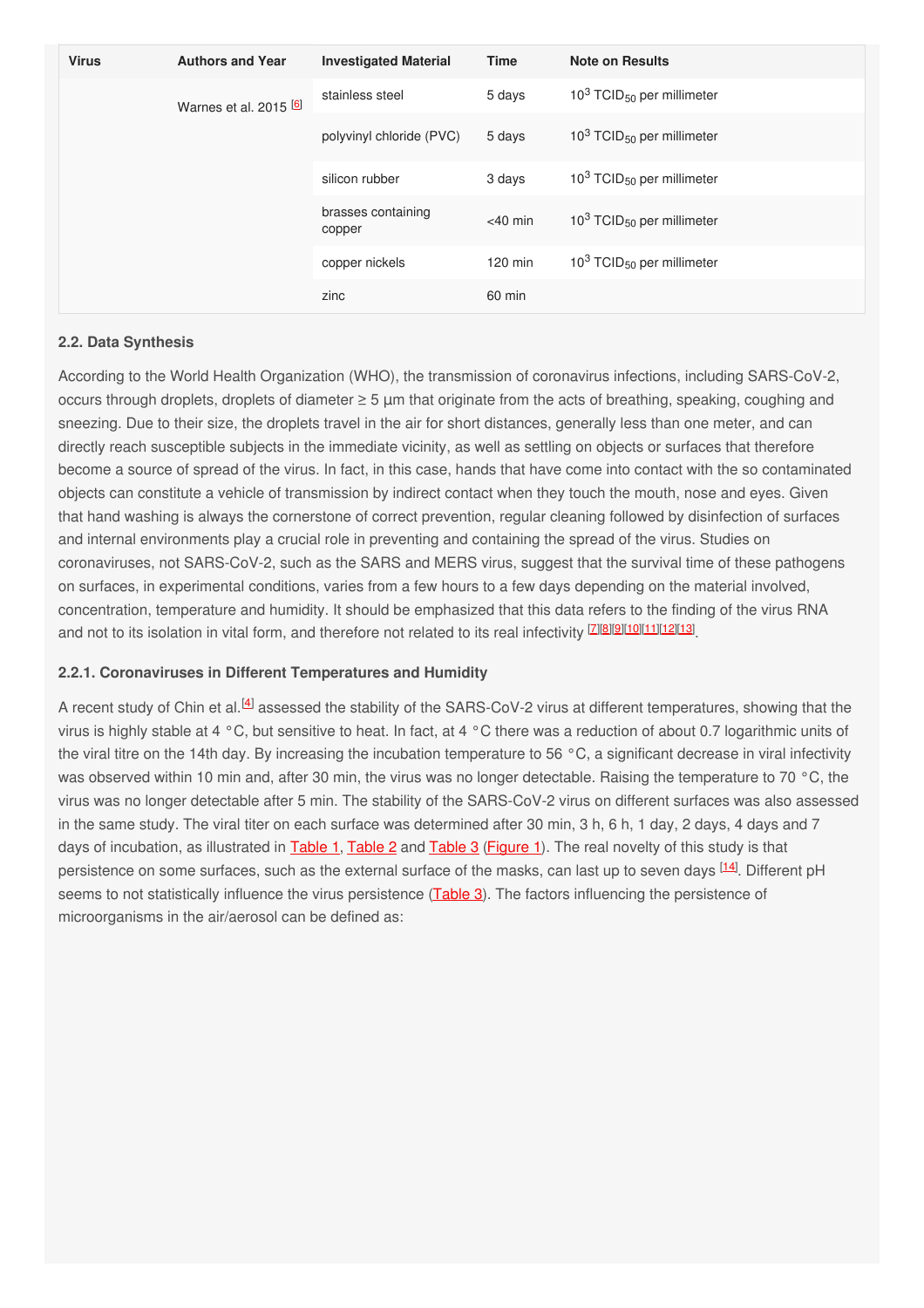

**Figure 1.** SARS-CoV-2 stability at different temperature over time. TCID<sub>50</sub> on y axis and time on x axis (0 is equal to "not detectable" virus (≤10<sup>3</sup> TCID<sub>50</sub>/mL)).

| Time $4^{\circ}$ C |                                                          | 22 °C                                                                     | 37 °C | 56 °C                     | 70 °C                                           |
|--------------------|----------------------------------------------------------|---------------------------------------------------------------------------|-------|---------------------------|-------------------------------------------------|
| 1 min              | $\sqrt{1}$                                               | 6.51 TCID <sub>50</sub> /                                                 |       |                           | 6.65 TCID <sub>50</sub> 5.36 TCID <sub>50</sub> |
| 5 min              | $\sqrt{ }$                                               | 6.7 TCID <sub>50</sub> /                                                  |       | 4.62 TCID <sub>50</sub> / |                                                 |
| 30 min             |                                                          | 6.51 TCID <sub>50</sub> 6.52 TCID <sub>50</sub> 6.57 TCID <sub>50</sub> / |       |                           |                                                 |
| 6 h                |                                                          | 6.67 TCID <sub>50</sub> 6.54 TCID <sub>50</sub> 5.99 TCID <sub>50</sub> / |       |                           | $\sqrt{2}$                                      |
| 12 h               |                                                          | 6.58 TCID <sub>50</sub> 6.23 TCID <sub>50</sub> 5.28 TCID <sub>50</sub> / |       |                           |                                                 |
| 24 h               |                                                          | 6.72 TCID <sub>50</sub> 6.26 TCID <sub>50</sub> 3.23 TCID <sub>50</sub> / |       |                           |                                                 |
|                    | 7 days 6.65 TCID <sub>50</sub> 3.48 TCID <sub>50</sub> / |                                                                           |       |                           |                                                 |
|                    | 14 days 6.04 TCID <sub>50</sub> /                        |                                                                           |       |                           |                                                 |

**Table 2.** Stability of SARS-CoV-2 at different temperatures ("/": not available data).

**Table 3.** Stability of SARS-CoV-2 at different pH.

| pH             | Log TCID <sub>50</sub> /mL |
|----------------|----------------------------|
| 3              | 5.55                       |
| $\overline{4}$ | 5.67                       |
| 5              | 5.73                       |
| 6              | 5.75                       |
| $\overline{7}$ | 5.58                       |
| 8              | 5.70                       |
| 9              | 5.54                       |
| 10             | 5.51                       |

• Resistance of the microorganism;

• Relative humidity of the air;